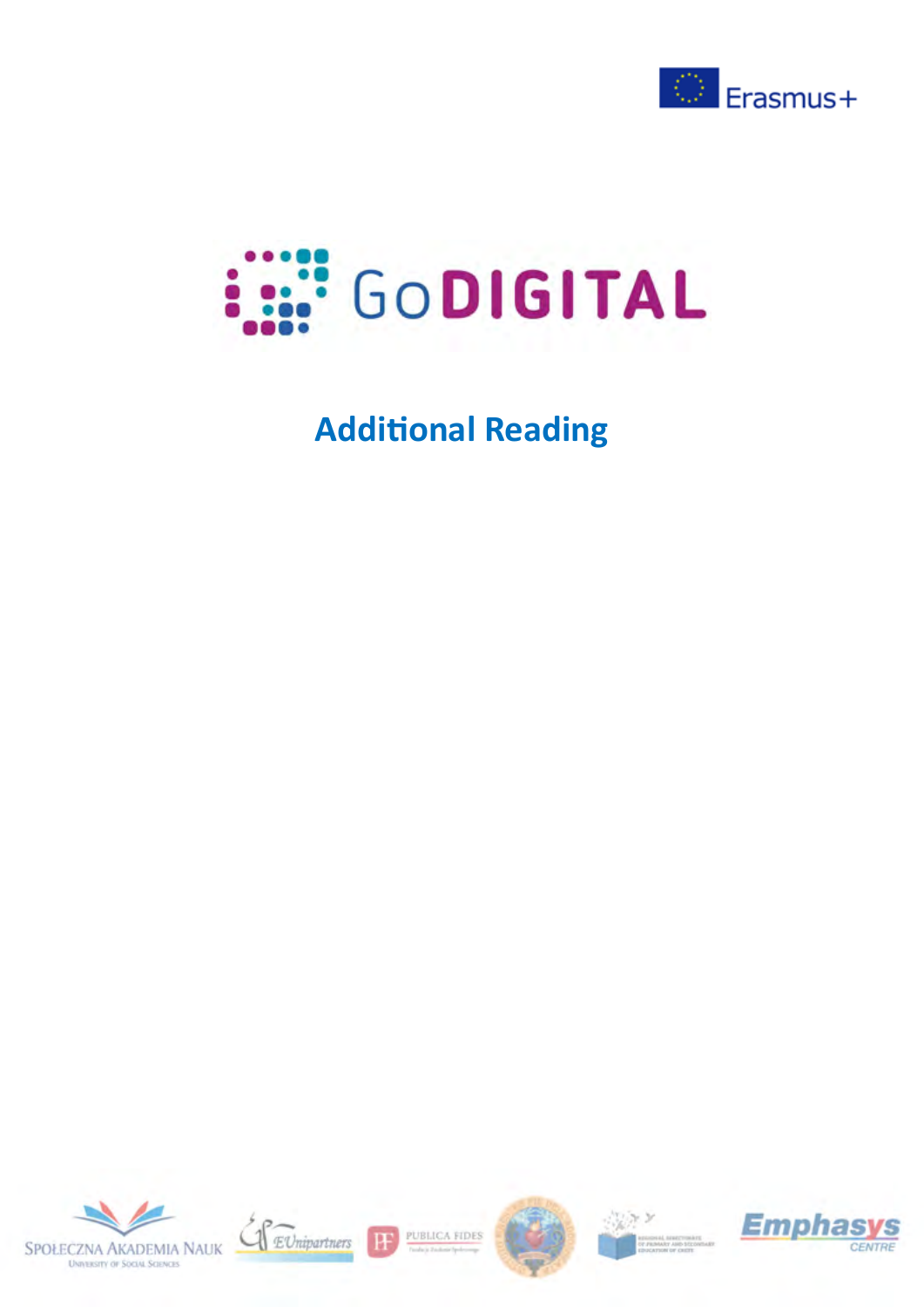

#### **2.3.1 Topic 1**

| <b>Title</b>                                                                                                                                                     | Availability                                        |
|------------------------------------------------------------------------------------------------------------------------------------------------------------------|-----------------------------------------------------|
| http://www.saferinternet.gr/                                                                                                                                     | Internet                                            |
| https://saferinternet4kids.gr/                                                                                                                                   | Internet                                            |
| https://www.openbook.gr/category/education/int<br>ernet-safety/                                                                                                  | Internet                                            |
| Ασφαλής χρήση του Διαδικτύου και των<br>ψηφιακών πόρων e-πολιτειότητα (Εισαγωγική<br>Επιμόρφωση για την εκπαιδευτική αξιοποίηση<br>ΤΠΕ – Επιμόρφωση Β1 Επιπέδου) | https://www.slideshare.net/vasilisd<br>r/e-77105617 |
| http://www.safeline.gr/plirofories/symboyles                                                                                                                     | Internet                                            |
| The Internet is Like a Puddle (Big Hug, #3), by<br>Shona Innes, published January 2015 by The Five<br>Mile Press                                                 | Book (Hardcover, 40 pages)                          |

### **2.3.2 Topic 2**

| <b>Title</b>                                                                                                            | <b>Availability</b>                                                      |
|-------------------------------------------------------------------------------------------------------------------------|--------------------------------------------------------------------------|
| Google 2019, Google Search Help, accessed 10<br>January 2019<br>https://support.google.com/websearch/#topic=3378<br>866 | Available in:<br>https://support.google.com/websear<br>ch/#topic=3378866 |
| DuckDuckGo 2019, Friends Don't Let Friends Get<br>Tracked, accessed 10 January 2019,<br>https://duckduckgo.com/spread   | Available in:<br>https://duckduckgo.com/spread                           |
| Wikipedia 2019, Web Browser, accessed 10 January<br>2019, https://en.wikipedia.org/wiki/Web browser                     | Available in:<br>https://en.wikipedia.org/wiki/Web<br>browser            |
| Wikipedia 2019, Web Search Engine, accessed 10<br>January 2019,<br>https://en.wikipedia.org/wiki/Web search engine      | Available in:<br>https://en.wikipedia.org/wiki/Web s<br>earch engine     |



This project has been funded with support from the European Commission. This communication reflects the views only of the author, and the Commission cannot be held responsible for any use which may be made of the information contained therein.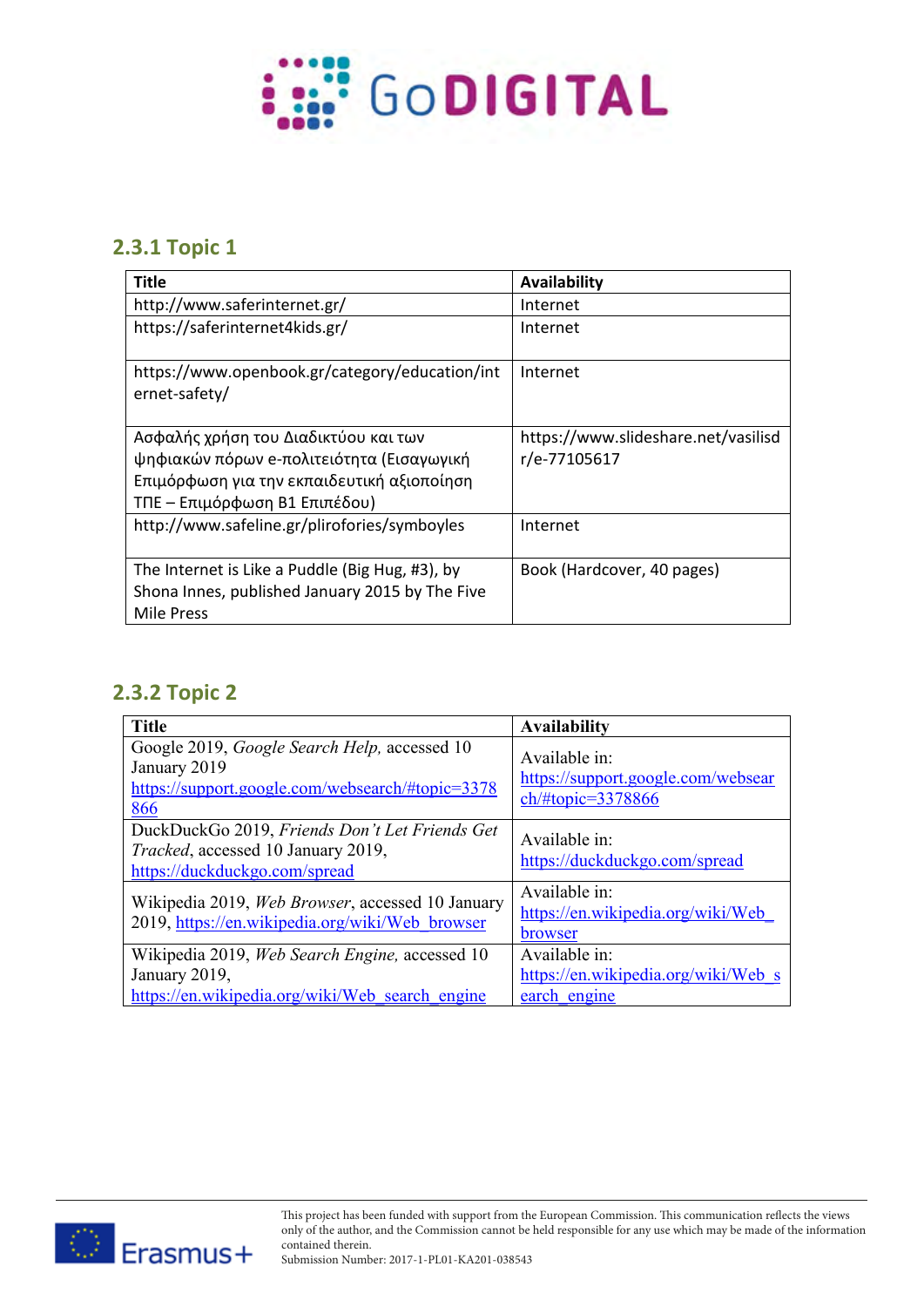

## **2.3.3 Topic 3**

| <b>Title</b>                                                                                                                                                                       | <b>Availability</b>                                                  |
|------------------------------------------------------------------------------------------------------------------------------------------------------------------------------------|----------------------------------------------------------------------|
| OEDb Open Education Database 2019, 101 Web 2.0                                                                                                                                     | Available in:                                                        |
| Teaching Tools, accessed 10 January 2019,                                                                                                                                          | https://en.wikipedia.org/wiki/Web                                    |
| https://en.wikipedia.org/wiki/Web 2.0                                                                                                                                              | <b>2.0</b>                                                           |
| Light, D., Polin, D. K., 2010, Integrating Web 2.0<br>tools into the classroom: Changing the culture of<br>learning, Center for Children and Technology, New<br>York, 28 June 2010 | Available in:<br>https://files.eric.ed.gov/fulltext/ED<br>543171.pdf |
| Bower, M., 2015 A Typology of Web 2.0 Learning                                                                                                                                     | Available in:                                                        |
| Technologies, Macquarie University, Sydney,                                                                                                                                        | https://www.mycota.ca/assets/uploa                                   |
| Australia                                                                                                                                                                          | ds/documents/General/csd6280.pdf                                     |

### **2.3.4 Topic 4**

| <b>Title</b>                                       | <b>Availability</b>               |
|----------------------------------------------------|-----------------------------------|
| Γόγουλου, Α. (2014). «Όλα αλλάζουν » μέσα από      | In pdf-format                     |
| τα Google Docs. Στο Π. Αναστασιάδης, Ν. Ζαράνης,   |                                   |
| Β. Οικονομίδης & Μ. Καλογιαννάκης, (Επιμ.),        | Available in                      |
| Πρακτικά 7ου Πανελλήνιου Συνεδρίου «Διδακτική      | http://www.etpe.gr/custom/pdf/et  |
| Πληροφορικής».<br>Πανεπιστήμιο<br>Κρήτης,<br>της   | pe2091.pdf                        |
| Ρέθυμνο, 3-5 Οκτωβρίου 2014.                       |                                   |
|                                                    | In pdf-format                     |
| Καχριμάνης, Α. (2016). Παιδαγωγικές εφαρμογές      |                                   |
| της διαδικτυακής πλατφόρμας                        | Available in                      |
| Google Drive. Στα Πρακτικά Εργασιών 10ου           | https://www.researchgate.net/publ |
| Πανελλήνιου Συνεδρίου Καθηγητών                    | ication/310426334_Epharmoges_T    |
| Πληροφορικής, Ναύπλιο 15-17 Απριλίου 2016          | es_Diadiktyakes_Platphormas_Goo   |
|                                                    | gle_Drive_Ste_Dioikese_Ekpaideuti |
|                                                    | kon_Organismon                    |
| Γεωργοπούλου, Α., Ζησιμάτου, Γ., Ανδριτσάκης,      | In pdf-format                     |
| Π.& Χουλιαρόπουλος, Τ. (2011).                     |                                   |
| Τα Google Tools στην Εκπαίδευση. Στα Πρακτικά      | Available in                      |
| του 2ου Πανελλήνιου Συνεδρίου - Πάτρα 28-          | http://www.etpe.gr/custom/pdf/et  |
| 30/4/2011, Ένταξη και χρήση των ΤΠΕ στην           | pe1776.pdf                        |
| Εκπαιδευτική διαδικασία, 1039-1046                 |                                   |
|                                                    |                                   |
|                                                    |                                   |
| Apergi, A., Anagnostopoulou, A. & Athanasiou, A.   | In pdf-format                     |
| (2015). E-Learning for Elementary Students: The    |                                   |
| Web 2.0 Tool Google Drive as Teaching and          | Available in                      |
| Learning Practice. World Journal of Education Vol. | http://www.sciedu.ca/journal/inde |